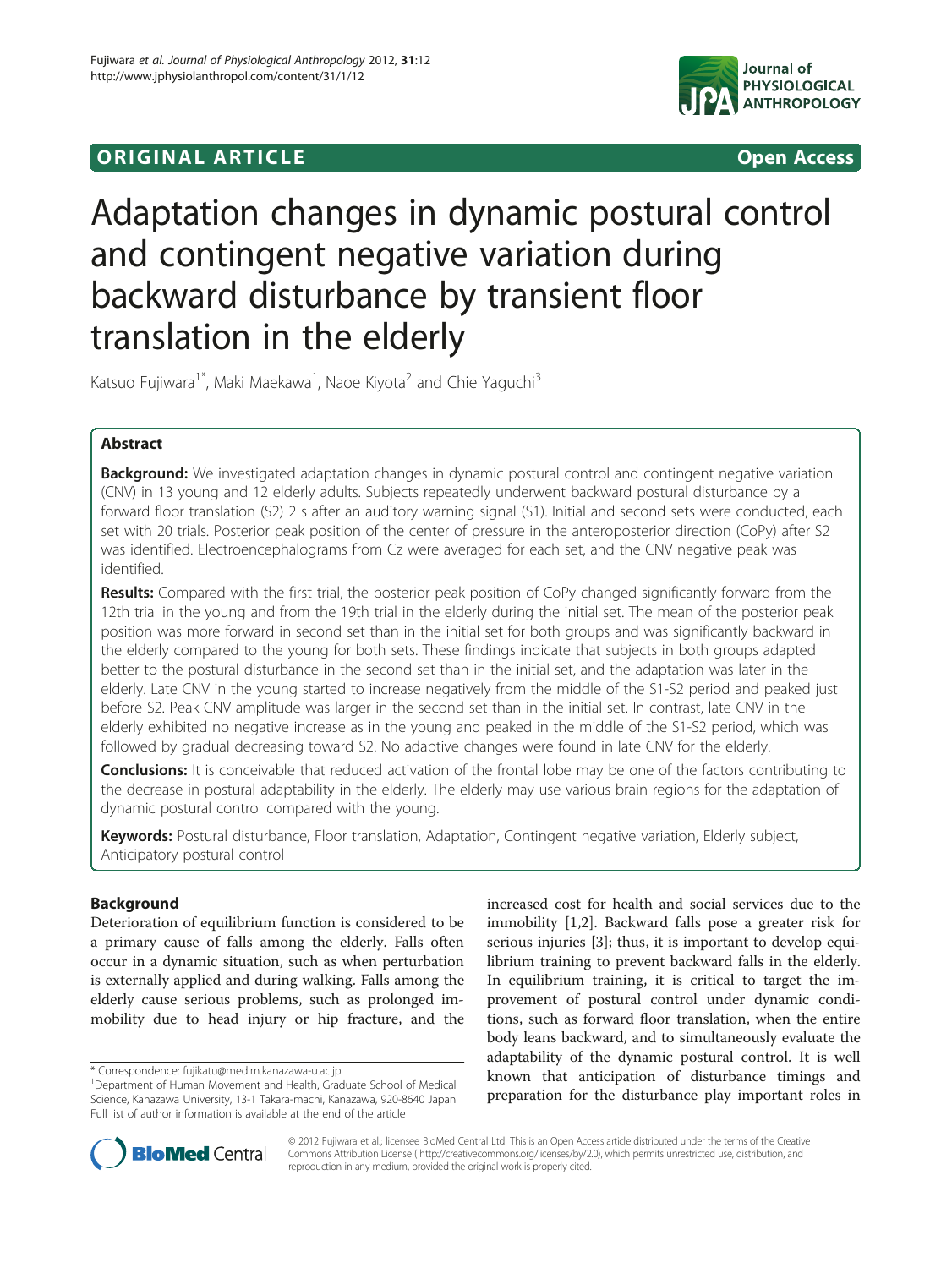dynamic postural control. These functions are carried out in the frontal lobe, including the prefrontal cortex, supplementary motor area, premotor area, and primary motor area [\[4,5](#page-9-0)]. However, experimental studies have not addressed the role of frontal lobe function in the adaptability of dynamic postural control.

In order to investigate the adaptability of dynamic postural control, it is appropriate to use repeated forward floor translation. Forward floor translation simulates the slip, which often results in falls [\[6-8](#page-9-0)], in which displacement of the center of pressure in the anteroposterior direction (CoPy) is an index of the magnitude of backward postural disturbance. We have previously proposed a procedure for setting the amplitude and speed of forward floor translation for backward balance training, based on the CoPy position during an extreme backward leaning (EBL) posture, which is considered the posterior limit of stability [\[9](#page-9-0)]. Using such evaluation and perturbation methods, we will be able to investigate the individual adaptability of the dynamic postural control in response to backward disturbance for different subjects.

Contingent negative variation (CNV) is the negative slow potential obtained by averaging electroencephalograms (EEGs) between warning (S1) and response (S2) signals [[10\]](#page-9-0). Presentation of S1 before the floor translation as S2 will allow an evaluation of the preparation state and the attention directed to the translation by measurement of the CNV [[11,12\]](#page-9-0). It has been suggested that various cortical and subcortical regions, such as frontal cortical areas, somatosensory cortex and basal ganglia, are involved in the production of the late component of CNV (late CNV) [[13](#page-9-0)]. Late CNV is reported to reflect the motor preparation process and anticipatory attention directed to S2 [\[14,15](#page-9-0)], and its amplitude increases with larger amounts of attention directed to S2 [[15\]](#page-9-0). In addition, it was suggested that CNV peak corresponds to a peak of anticipatory attention and/or onset of attentional shift to the objects other than S2, such as sensory information and output of motor command [[11,12,16\]](#page-9-0). Previous studies with backward floor translation and arm abduction task while standing have indicated that changes in the late CNV amplitude and CNV peak correlated to muscle activity and CoPy before and after postural disturbance [[12,17\]](#page-9-0). On the other hand, for the elderly performing finger flexion, late CNV was smaller in the younger elderly than in the young, but such negative potential was not observed in the older elderly [\[13\]](#page-9-0). This finding suggests a decrease in attention and motor preparation for S2 and/or deterioration of brain regions related to the origin of CNV (mainly frontal lobe). In the present study, using floor translation as S2 while standing, we might expect that negative deflection of late CNV would be smaller in the elderly than in the young. In addition, by comparing CNV between initial and second sets of repeated floor translations and demonstrating relationships between the adaptive changes of CNV, muscle activity, and CoPy, we will be able to investigate the functional role of the frontal lobe in postural adaptation.

In this study, we repeatedly applied forward floor translation as S2. Disturbance intensity caused by translation was equal for all young and elderly subjects, and adaptation changes in postural control and CNV in response to the backward postural disturbance were investigated. Working hypotheses were as follows: (1) With the repeated floor translation, backward displacement of CoPy would be smaller as a result of adaptive improvement of dynamic postural control. The adaptive improvement would be later in the elderly than in the young subjects.(2) with the postural adaptation, late CNV amplitude would increase in the young subjects, but in the elderly subjects, the CNV change would not be recognized.

#### Methods

#### Subjects

Subjects were 13 healthy young adults (7 men, 6 women) and 12 healthy elderly adults (6 men, 6 women). Mean age, height, weight, and foot length (FL) were 22.2 years [standard deviation  $(SD) = 4.8$ ], 168.8 cm  $(SD = 7.3)$ , 60.5 kg  $(SD = 6.8)$ , and 25.0 cm  $(SD = 1.6)$  in young subjects and  $65.5$  years  $(SD = 3.6)$ , 157.8 cm  $(SD = 6.9)$ , 62.4 kg  $(SD = 5.8)$ , and 23.7 cm  $(SD = 1.0)$  in elderly subjects, respectively. No subject had any history of neurological or orthopedic impairment. All young subjects had belonged to ball-game clubs, such as basketball and soccer, for more than 6 consecutive years. Elderly subjects, who could perform activities of daily living without assistance, were recruited from the suburban areas of Kanazawa and Suzu city of Japan. Many of them were relatively healthy people who performed daily work, such as farming, or participated in exercise programs several times a week. Informed consent was obtained from all subjects in accordance with the Declaration of Helsinki following an explanation of our experimental protocols, which were approved by the Institutional Ethics Committee of Kanazawa University.

#### Apparatus and data recording

A platform (FPA34; Electro-design, Japan) was used to measure CoPy. The CoPy electronic signals were sent simultaneously to one computer (PC9801BX2; NEC, Japan) to determine the CoPy position and to another computer for analysis. The former received CoPy data via an A/D converter (PIO9045; I/O-Data, Japan) at 20 Hz with 12-bit resolution and could generate a buzzer sound when the CoPy was located within  $\pm 1$  cm of the required position. The CoPy position was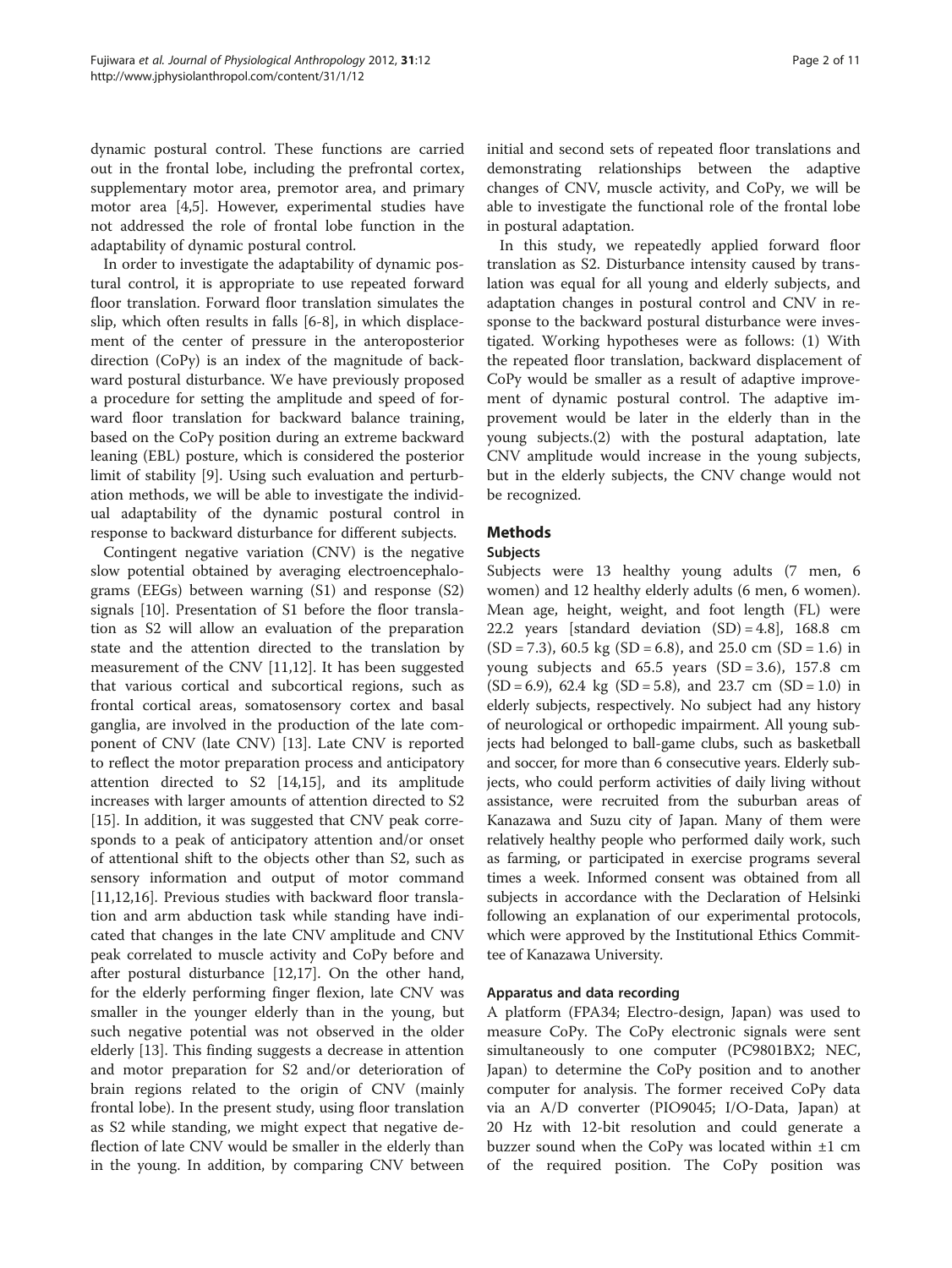calculated and shown as the percentage distance from the heel in relation to FL (%FL). The force platform was fixed to a handmade table that was movable horizontally in an anteroposterior direction by a computer-controlled electric motor (VLA-ST-60-60-0300; THK, Japan). Direction, velocity, and amplitude of platform movement were adjusted using Cutey Wave II software (Sanmei-Denshi, Japan). S1 was an auditory stimulus delivered via earphones with frequency, intensity, and duration of 2,000 Hz, 35 dB above the threshold, and 50 ms, respectively. S2 was a transient forward floor translation. Onset of translation was detected by an accelerometer (AG-2 GB; Kyowa, Japan) fixed to the force platform.

Ag-AgCl cup electrodes (diameter, 8 mm) for recording EEG were affixed to the scalp at Fz, Cz, and Pz in accordance with the international 10–20 system, and referenced to linked ear lobes. A ground electrode was placed at Fpz. Electrooculography (EOG) was recorded from a pair of electrodes placed above and below the left eye. To fix eye position, subjects were instructed to gaze at a fixation point presented on an Eye-trek facemounted display (FMD011F; Olympus, Japan). Surface electrodes (P-00-S; Ambu, Denmark) were used in bipolar derivation to record surface electromyography (EMG) of the following muscles on the left side: the rectus abdominis (RA) erector spinae (ES), rectus femoris (RF), biceps femoris (BF), tibialis anterior (TA), medial head of the gastrocnemius (GcM), and soleus (Sol). For each muscle, electrodes were fixed after shaving and cleaning the skin with alcohol. The electrodes were aligned along the long axis of the muscle with an interelectrode distance of about 3 cm. Electrode input impedance was  $<$  5 k $\Omega$ . Signals from electrodes were amplified (EEG, ×40,000; EOG, ×4,000; EMG, ×4,000) and bandpass filtered (EEG, 0.05–100 Hz; EOG, 0.05–30 Hz; EMG, 5–500 Hz) using an amplifier (Biotop 6R12; NEC-Sanei Japan).

For subsequent analyses, all electrical signals were sent to a computer (Dimension E521; Dell, Japan) via an A/D converter (ADA16-32/2(CB) F; Contec, Japan) at 1 kHz with 16-bit resolution.

# Procedure

All measurements were carried out while subjects were standing barefoot, with feet 10 cm apart and parallel on the force platform, and upper limbs crossed in front of the chest. To prevent falls due to floor translation, subjects wore a harness around the chest.

First, the mean positions of CoPy were measured while subjects maintained a quiet standing (QS) posture for 10 s. The mean value of the five trials was adopted as the QS position. Next, the mean CoPy position during EBL posture was measured twice. Subjects gradually leaned backward from QS for approximately 5 s, pivoting at the ankles with the rest of the body kept aligned, and then maintained this EBL posture for 3 s. The more posterior CoPy mean position of two trials was adopted as the EBL position, and the posterior peak position of the CoPy in the adapted trial was defined as the EBL peak position.

Next, the intensity of floor translation (amplitude and velocity) was set for each subject, and then the experimental session was carried out (Figure [1\)](#page-3-0). During both the setting of the intensity and the experiment, subjects maintained the CoPy position within the QS position  $\pm 1$  cm, which was presented by a buzzer sound for at least 3 s, until S2 onset. S1 was randomly presented in 1–2 s after the experimenter stopped the buzzer sound, and then S2 started 2 s after S1. Subjects were instructed to avoid changing of the initial foot position or falling in response to S2.

The intensity of floor translation was set according to the following two processes [\[9](#page-9-0)]. First, the translation velocity was determined as 25, 20, 15, or 10 cm/s. To begin, a floor translation of 20 cm/s was applied at 5- and 10-cm amplitudes. If the posterior peak of CoPy after the translation in either of these amplitudes was located between the EBL and EBL peak positions, 20 cm/s was adopted as the translation velocity. If not, the velocity was reduced or increased until the posterior peak of CoPy in either of these amplitudes was located between those positions. Second, the translation amplitude was determined. A linear regression line was drawn through the two coordinates of the floor translation amplitude and the posterior peak of CoPy at the velocity determined in step 1. Based on the line, the translation amplitude, at which the posterior peak would be located midway between the EBL and EBL peak positions was determined. The mean  $\pm$  SD of the adopted translation velocity and amplitude was  $20.4 \pm 2.5$  cm/s and  $8.6 \pm 2.1$  cm in the young, and  $12.9 \pm 3.3$  cm/s and  $5.6 \pm 1.5$  cm in the elderly, respectively.

In the experimental session, two sets of trials (initial and second sets) were conducted, each set with at least 20 trials. Trials were excluded if foot position changes were observed or if deviation of  $CoPy$  over  $\pm 1$  cm from the QS position was noted before S2. A 30-s standing rest and a 3-min seated rest were taken between trials and sets, respectively.

# Data analysis

All data analysis was performed using BIMUTAS II software (Kissei Comtec, Japan). To evaluate the magnitude of backward disturbance in response to the floor translation, the posterior peak of CoPy after S2 was identified in each trial, and the distance from EBL position to this peak position was defined as the displaced position of CoPy. If more than 20 trials were conducted within a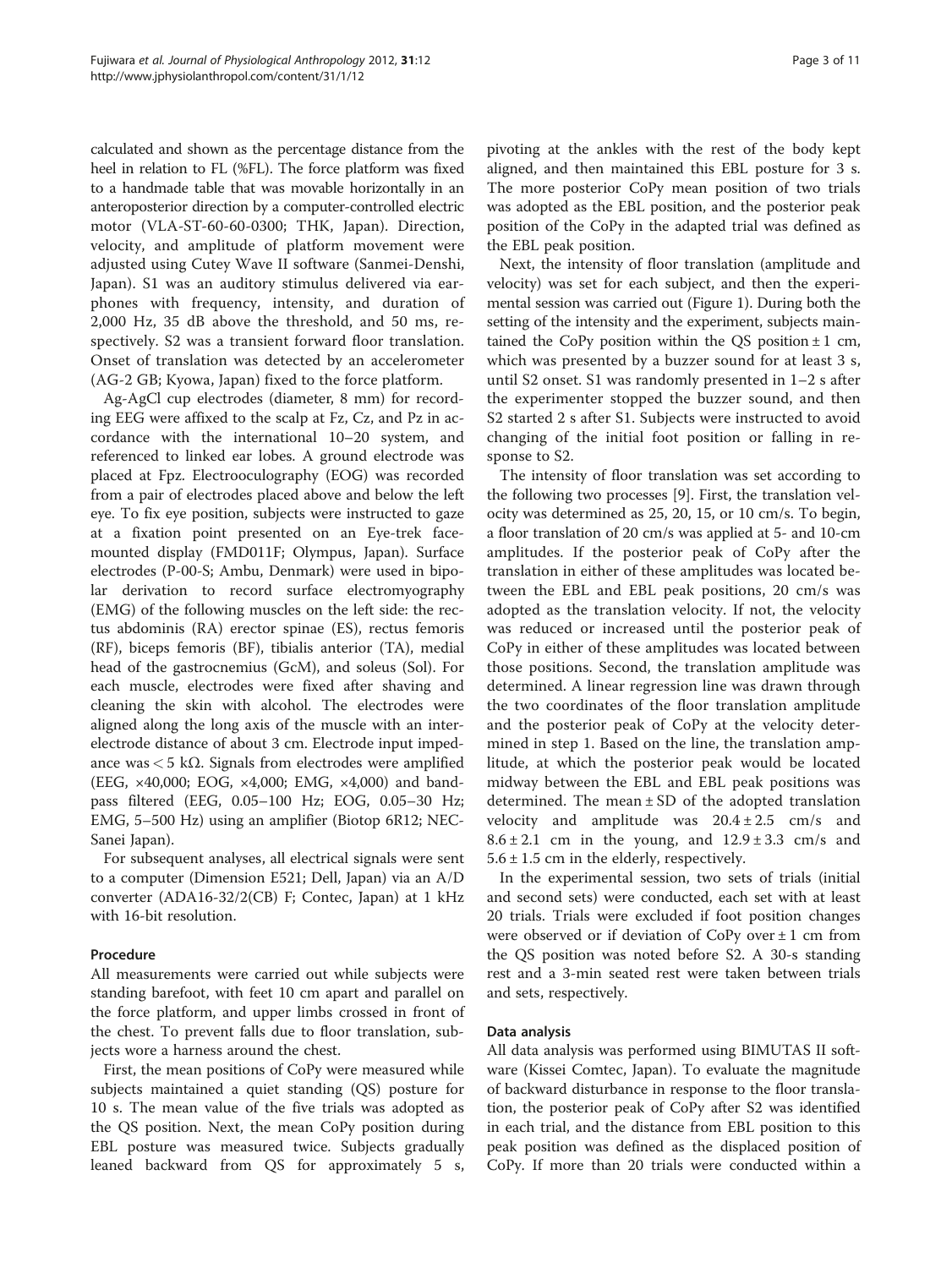<span id="page-3-0"></span>

harness, D: Ag-AgCl cup electrodes, E: Eye-trek face-mounted display. Direction of platform movement is indicated by the arrow

set, the mean value of the displaced positions in the trials after the 20th was defined as the value in the 20th trial. Displaced positions from the 16th to 20th trials in the second set were averaged, and the value was defined as the position in the final phase. Moreover, all trials in each set were averaged to investigate the change in displaced position of the CoPy corresponding to the change in CNV. To check whether the posterior peak was between the EBL and EBL peak positions, the difference between these positions was calculated and compared with the displaced position.

EEG, EMG, and CoPy waveforms from 300 ms before S1 to 3,000 ms after S2 were averaged for each set. The mean amplitude for the 300-ms period before S1 was used as a baseline of averaging. Preceding EMG averaging, all EMGs were 40-Hz high-pass-filtered to exclude electrocardiographic and movement artifacts, and then full-wave-rectified (rEMG). Trials with eye blinks or movement artifacts (voltage at EOG or any EEG electrode exceeding  $\pm 100 \mu V$ ) between 300 ms before S1 and S2 were excluded from the averaging, and at least 12 trials were adopted for each set. In each averaged waveform, mean amplitudes for every 100-ms period were calculated. Waveforms recorded from Cz, in which late CNV was the maximum in both sets, were used for CNV analyses. The mean amplitude of the 100-ms period just before S2 was defined as the late CNV amplitude.

In order to investigate the relationship between the CNV peak and EMG activity before S2, averaged waveforms of EEG and rEMG were 4-Hz low-pass-filtered [[12](#page-9-0)]. The EEG waveform exceeded baseline negatively in about 300 and 500 ms after S1 in the young and elderly, respectively. Therefore, the maximal negative potential from 500 ms after S1 to S2 was defined as the CNV peak, and its latency relative to S2 and amplitude from baseline were calculated (CNV peak latency and amplitude). Around the CNV peak, a continuous increase of TA background activity started, especially in the young. Some elderly subjects showed a transient increase of TA around the peak. Accordingly, the muscle increasing timing was identified as the point in which the amplitude first exceeded the mean amplitude of the S1-S2 period for >100 ms from around the CNV peak to S2, and the start time relative to S2 was calculated. In 4 of 26 cases, combining the initial and second sets for the young, and in 6 of 24 cases for the elderly, the increases of background activity were observed in other anterior muscles (RA: 8 cases; RF: 2 cases), and thus these muscles were analyzed.

Observing rEMG waveforms after S2 (Figure [2\)](#page-4-0), the earliest burst activation was found in TA. Therefore, the following analyses were conducted for TA after S2 in the trials adopted for averaging. In each trial, the envelope line of the TA burst continuing at least 50 ms was identified by visual inspection of the EMG trace on a computer. The time point at which the TA burst deviated more than the mean +2 SD from the background activity of the standing posture before S1 was defined as the burst onset of TA, and the onset time from S2 was measured. To analyze the burst activity level, rEMG waveforms of TA in the period from −500 to +1,000 ms with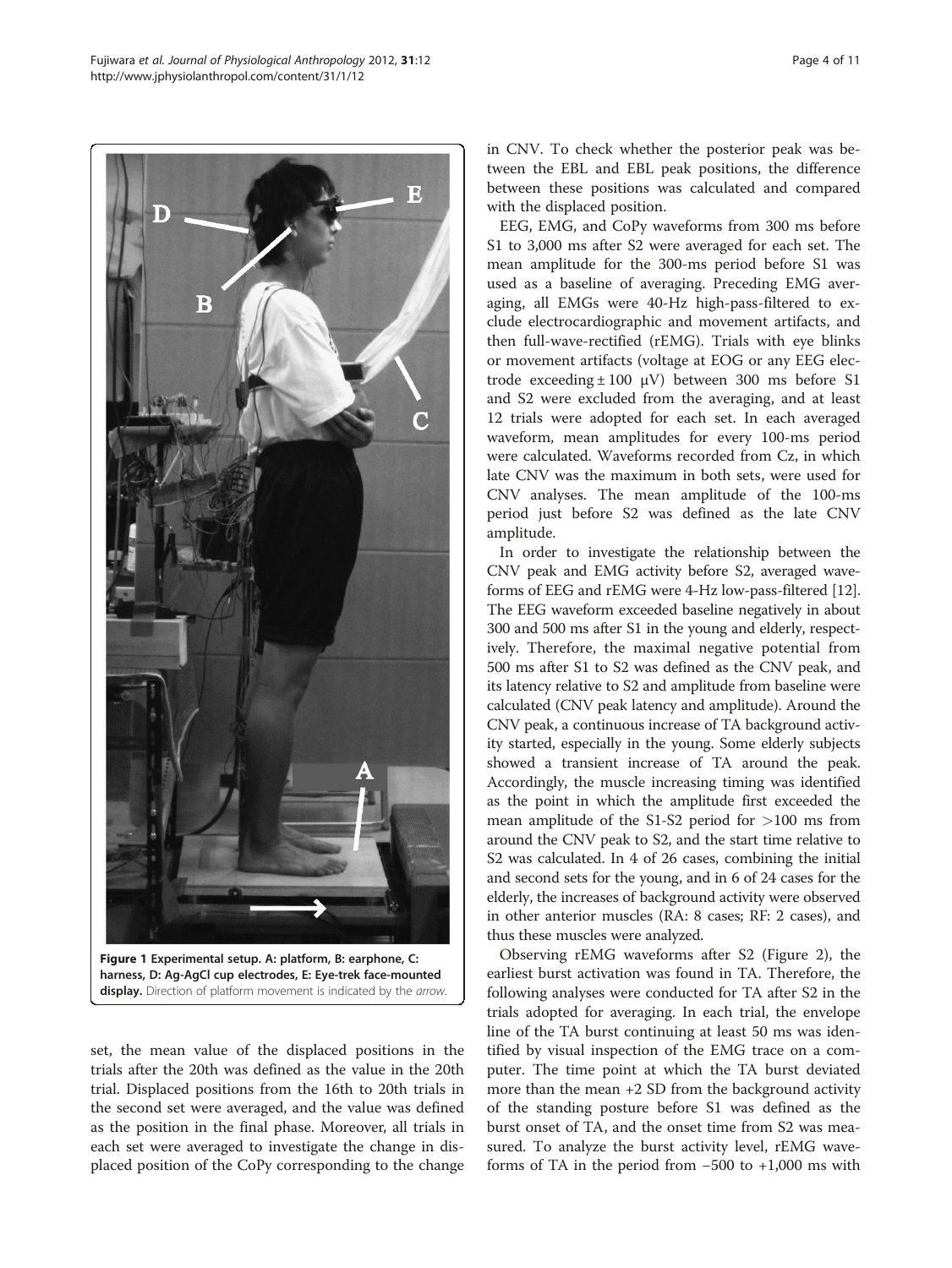<span id="page-4-0"></span>Fujiwara et al. Journal of Physiological Anthropology 2012, 31:12 Page 5 of 11 http://www.jphysiolanthropol.com/content/31/1/12



respect to the burst onset were then averaged for each set. The averaged waveforms were smoothed using a 40- Hz low-pass filter, and then a peak was identified. Peak amplitude from the baseline and peak time with respect to burst onset were measured. Peak amplitude was normalized by the EMG mean amplitude for 3 s during EBL posture.

# Statistical analysis

Shapiro-Wilks and Levene's tests confirmed that all data satisfied the assumptions of normality and equal variance, respectively. To evaluate group differences in CoPy parameters, and CNV peak and late CNV amplitudes, Student's t-test was used. To compare QS and EBL positions in this study with those in previous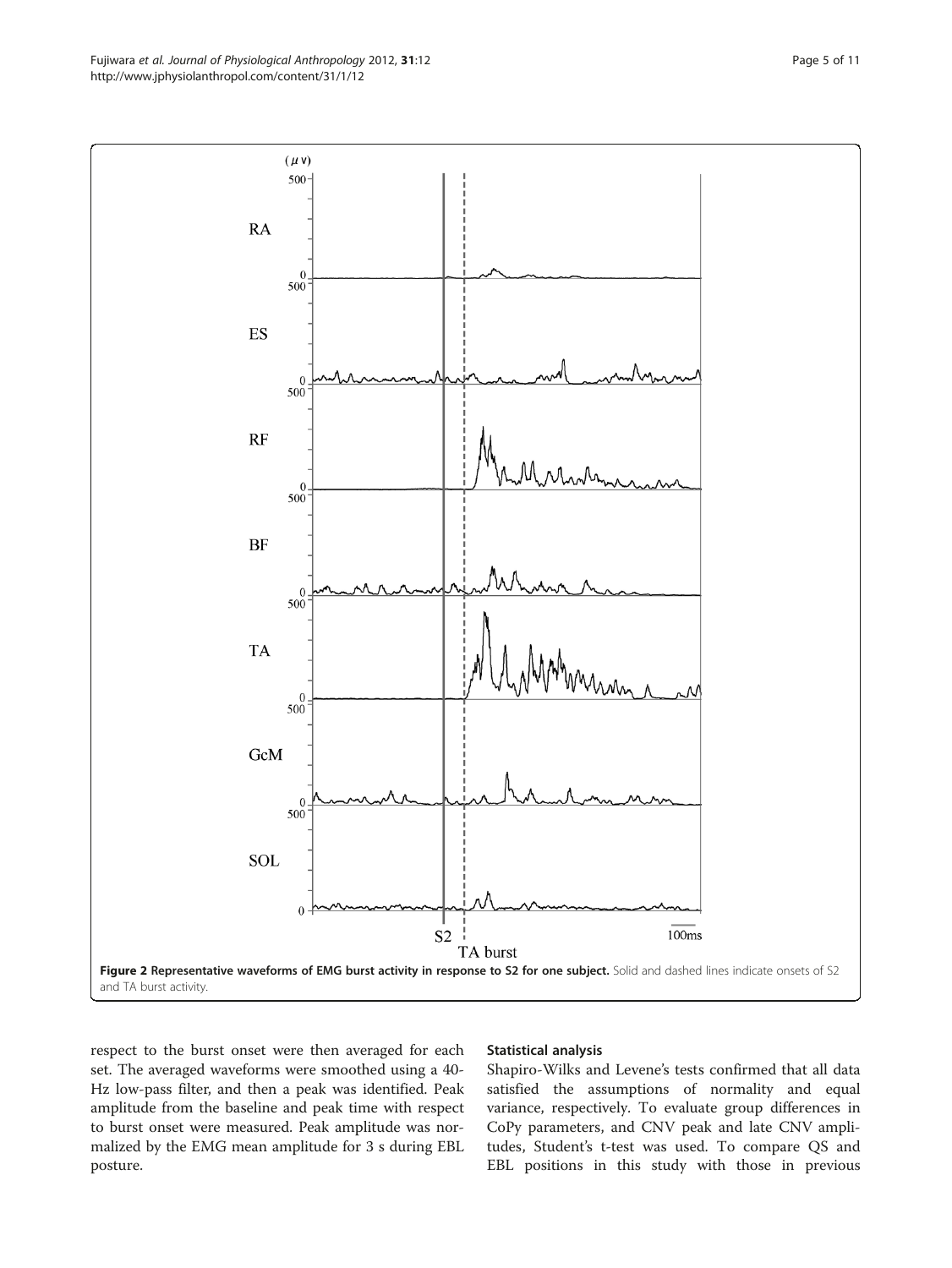

studies, and to investigate whether EMG activity before S2 was significantly increased relative to baseline, the one-sample t-test was used. A two-way analysis of variance (ANOVA) was used to assess the effects of trial and group (40 trials  $\times$  2 groups) on the displaced position of CoPy. When a significant main effect of trial was shown, the differences between the first trial and the other trials by group were evaluated using Dunnett's test to further assess the adaptability in response to the floor translation. Two-way ANOVA was also performed to assess the effects of set and group  $(2 \text{ sets} \times 2 \text{ groups})$  on mean displaced position among 20 trials, CNV peak latency, start time of TA increase before S2, and onset time, peak amplitude, and peak time of TA burst. In order to evaluate the magnitude of correlation among adaptive changes of measurement parameters, differences between initial and second sets were calculated, and Pearson's correlation was used between the differences in each parameter. The alpha level for all tests was set at  $p < 0.05$ . All statistical analyses were performed using SPSS 14.0 J software (SPSS Japan, Japan)

# Results

The mean  $\pm$  SD of the QS position was  $45.3 \pm 4.9\%$ FL in the young and  $42.1 \pm 3.7\%$  FL in the elderly, with no significant group difference. EBL position, EBL peak position, and distance from EBL to EBL peak positions were  $18.6 \pm 2.4\%$ FL,  $13.5 \pm 2.9\%$  FL, and  $-5.1 \pm 1.6\%$  FL in the young, and 21.8 ± 4.6%FL, 15.9 ± 3.9%FL, and −5.9 ± 1.4%FL in the elderly, respectively. EBL position in the elderly was

significantly forward compared to the young  $(t_{12} = 2.16;$  $p < 0.05$ ). There were no significant group differences in the other measurements. Compared with previously reported CoPy, only EBL position in the elderly was sig-nificantly backward (25.5%FL) [[18](#page-9-0)]  $(t_{12} = 2.78, p < 0.05)$ .

Figure 3 shows the displaced position of the CoPy in response to the floor translation in each trial. In the first trial of the initial set, the mean  $\pm$  SD of the displaced position was  $-4.2 \pm 2.3$  %FL in the young and  $-3.8 \pm 3.4$  %FL in the elderly, with no significant group difference. A significant effect of trial  $(F_{39, 897} = 7.32, p < 0.001)$  on the displaced position was found, but there were no significant group effects or interactions between trial and group. The displaced position after the 12th and 19th trials of the initial set for the young and elderly, respectively, was significantly more forward than in the first trial of the initial set ( $p < 0.05$ ). Figure [4](#page-6-0) shows the mean displaced position among 20 trials in each set. Significant effects of set  $(F<sub>1, 38</sub> = 151.29, p < 0.001)$  and group ( $F_{1, 38}$  = 7.74,  $p$  < 0.01) were found, but there was no significant interaction between them. The mean displaced position in the second set was significantly forward compared to the initial set, and in the elderly it was significantly backward compared with the young. However, displaced positions in the final phase were  $1.6 \pm 3.4$  %FL in the young and  $1.4 \pm 5.1$ %FL in the elderly, with no significant group difference.

Grand average waveforms of CNV and EMG between S1 and S2, overlapping means, and the SD of mean amplitude for every 100-ms period are shown in Figure [5.](#page-7-0) In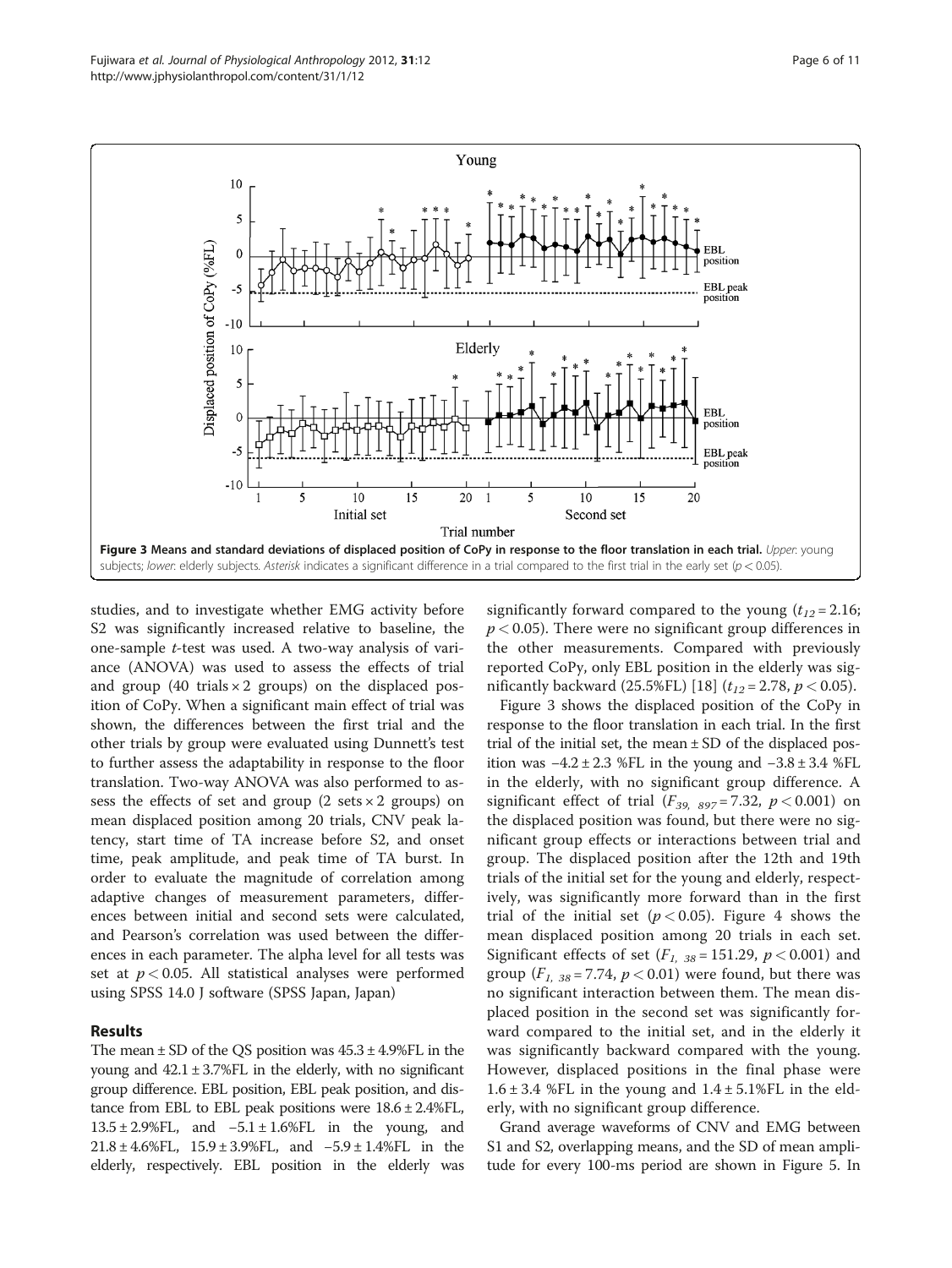<span id="page-6-0"></span>

the young, late CNV started to increase negatively from the middle of the S1-S2 period and peaked just before S2 (CNV peak latency, initial set: −166 ± 154.4 ms; second set: −203 ± 191.8 ms). In contrast, late CNV in the elderly exhibited no negative increase as in the young and peaked at the middle of the S1-S2 period, which was followed by gradual decreasing toward S2 (CNV peak latency, initial set: −800 ± 294.7 ms; second set: −689 ± 433.7 ms). Only three elderly subjects showed clear negative increases of late CNV in the second set. CNV peak latency was significantly shorter in the young than in the elderly (main effect of group:  $F_{1,23} = 110.10$ ,  $p < 0.001$ ). Only in the young, CNV peak amplitude ( $t_{12}$  = 2.25,  $p < 0.05$ ) and late CNV amplitude ( $t_{12}$  = 2.23,  $p$  < 0.05) in the second set were significantly larger than in the initial set.

TA background activity gradually increased from around the CNV peak point toward S2 for the young (start time of TA increase, initial set: −394 ± 219.2 ms; second set: −305 ± 196.9 ms). For the elderly, the TA increase started around the CNV peak point (start time of TA increase, initial set: −1,104 ± 230.3 ms; second set: −906 ± 411.9 ms). The start time of the TA increase was significantly shorter in the young than in the elderly (main effect of group:  $F_{1, 23}$  = 85.53,  $p$  < 0.001). In most subjects, the start timing preceded the CNV peak timing, and in the second set, high positive correlations were found between the start time of TA increase and CNV peak latency in the young

 $(r = 0.83)$  and elderly  $(r = 0.96)$  (Figure [6](#page-8-0)). In 5 of all 26 cases for the young, and in 6 of all 24 cases for the elderly, the increases of background activity were followed by a forward shift of the CoPy.

For the TA burst in response to S2, the onset time was significantly later in the elderly (initial set:  $105 \pm 7.6$  ms; second set:  $107 \pm 9.3$  ms) than in the young (initial set:  $93 \pm 7.2$  ms; second set:  $92 \pm 7.9$  ms) (main effect of group:  $F_{1,23} = 20.79$ ,  $p < 0.05$ ). Peak amplitude was significantly smaller in the elderly than in the young (main effects of group:  $F_{1,23} = 10.92$ ,  $p < 0.01$ ). Peak time was significantly later in the elderly (initial set:  $84 \pm 41.0$  ms; second set:  $75 \pm 33.5$  ms) than in the young (initial set:  $64 \pm 24.1$  ms; second set:  $41 \pm 15.1$  ms), but shortened in the second set compared with the initial set (main effects of group:  $F_{1,23} = 7.65$ ,  $p < 0.05$ ; set:  $F_{1,23} = 5.95$ ,  $p < 0.05$ ). Only in the elderly, for the difference between sets, the onset time of TA burst was negatively correlated with CNV peak latency  $(r = -0.71)$  and start time of TA increase  $(r = -0.62)$ .

#### **Discussion**

EBL position is an index of the posterior limit of stability [[19\]](#page-9-0). From our previous studies, the EBL position in young adults was 19%FL and in the elderly was 25.5%FL [[18\]](#page-9-0). In the present study, the EBL position in the young adults (18.6%FL) was not significantly different from the value previously reported, but in the elderly (21.8%FL) was significantly backward. Therefore, elderly subjects in this study would be categorized as having relatively high stability.

In the first trial of the floor translation task, the posterior peak position of the CoPy was displaced between the EBL position and EBL peak positions in both groups. No significant group difference was found in the distance from the EBL position to the peak position, which was referred to as the displaced position of the CoPy. These results indicate that postural disturbance could be applied to young adults and elderly with a relatively equal intensity

The displaced position of the CoPy changed forward with repetition of trials in both groups. In the initial set of trials, a significant difference was found between the first trial and the 12th trial in the young subjects, and between the first trial and 19th trial in the elderly subjects. This finding suggests that both the young and elderly are able to adapt dynamic postural control in response to backward postural disturbance, but the elderly subjects require more time for the adaptation. The displaced position was more forward in the second set of trials than in the initial set for both groups and more backward in the elderly than in the young for both sets. However, there was no significant group difference in the displaced position in the final phase of the adaptation (i.e., the mean of the last five trials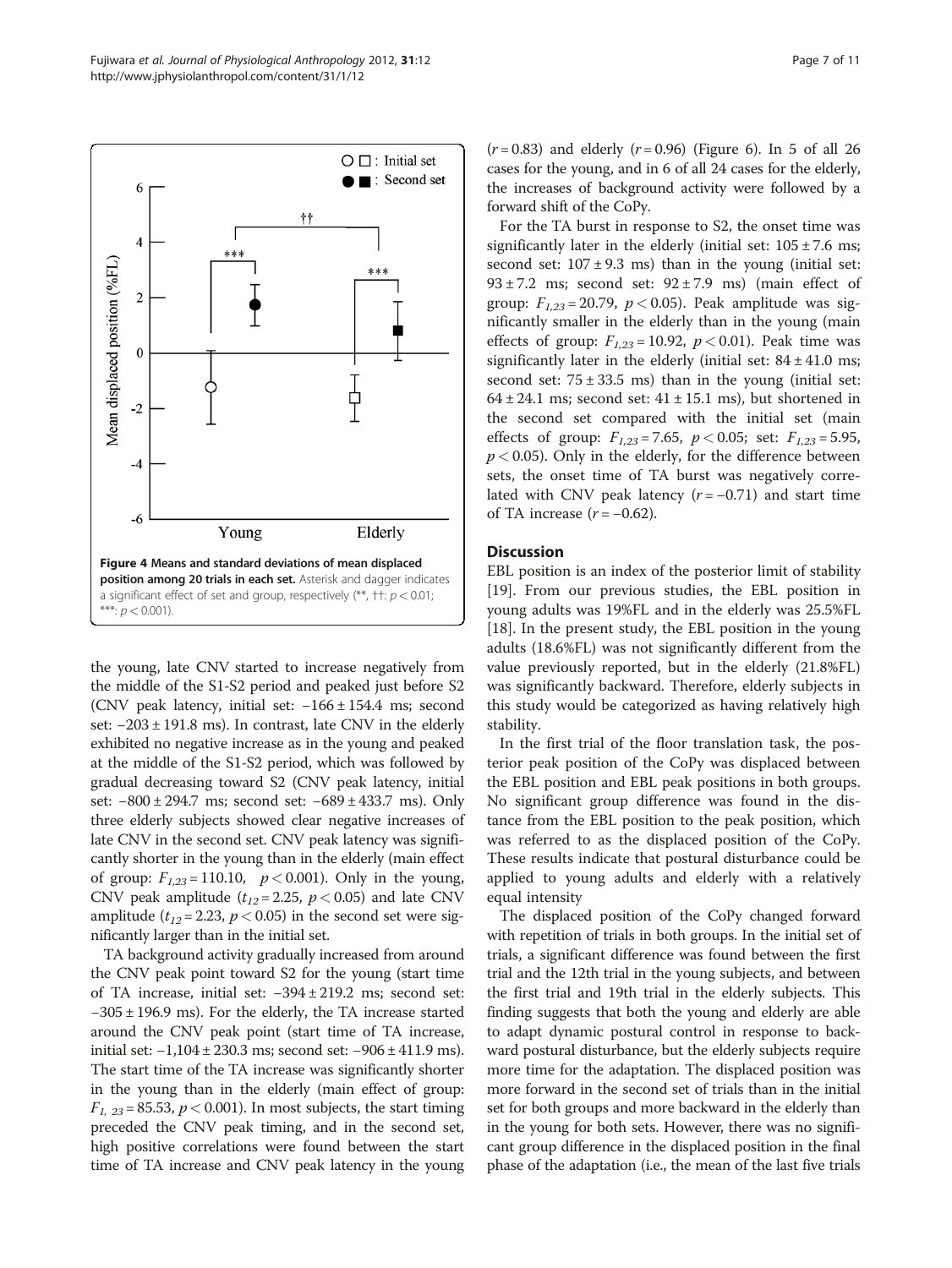<span id="page-7-0"></span>

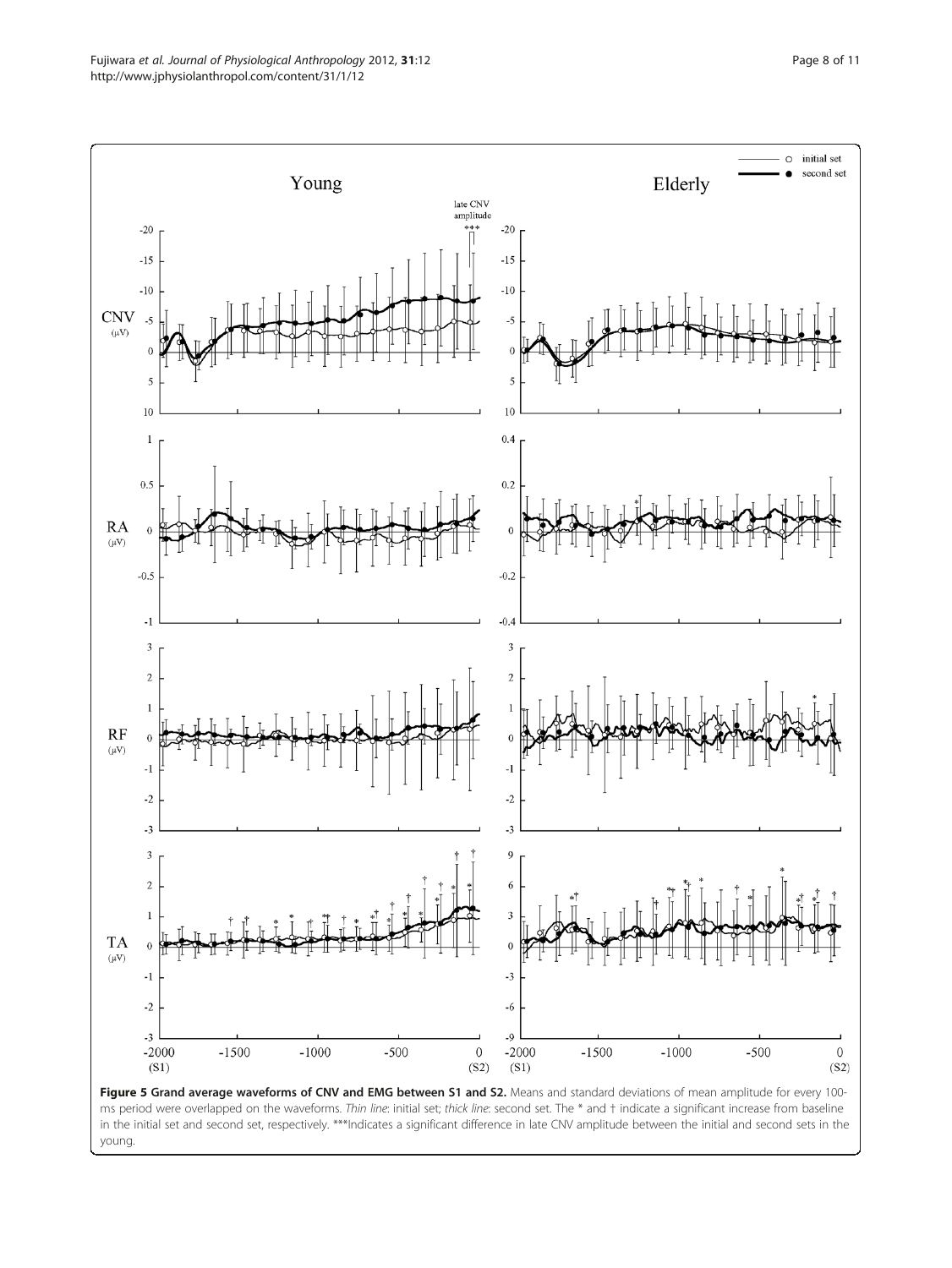<span id="page-8-0"></span>

in the second set). Thus, through 40 trials of repetition, the postural controllability in the elderly would reach almost the same level as in the young subjects.

We investigated age-related changes of frontal lobe function with postural adaptation, using late CNV. Late CNV reportedly reflects the motor preparation process and anticipatory attention directed to S2 [\[14,15](#page-9-0)]. Various cortical and subcortical regions, including the prefrontal cortex, supplementary motor area, premotor area, primary motor cortex, somatosensory cortex, and basal ganglia are involved in the production of late CNV [[13](#page-9-0)]. In the present study, late CNV in the young started to increase negatively from the middle of the S1-S2 period and peaked just before S2. CNV peak amplitude was larger in the second set than in the initial set. These suggest that with the adaptation of the dynamic postural control, the young adults would direct a larger amount of attention to the disturbance, or make sufficient preparation for it, which would indicate frontal lobe activation during adaptation. In contrast to the young, late CNV in the elderly exhibited no negative increase as in the young, with no difference between the sets. This indicates that in spite of 40 trial repetitions, the elderly subjects were not able to direct enough attention and/or adequately prepare for the disturbance. In previous studies using a finger flexion task, CNV potentials in the elderly were reported to be small or positive [\[13,20](#page-9-0)]. These kinds of potentials are thought to be involved in the age-related degenerative processes, such as selective cortical aging and the decrease and degeneration of cortical synapses.

Late CNV in the elderly peaked at the middle of the S1- S2 period, which was followed by a gradual decrease toward S2. A slight increase of TA background activity started just before the CNV peak for both the young and elderly. It has been suggested that the decrease following the CNV peak would represent the onset of attentional shift to the objects other than S2, such as sensory information and output of motor command [\[11,12,16\]](#page-9-0). In addition, the CNV potential reportedly decreased when the S1-S2 task was performed under anxious or fearful conditions [[21,22](#page-9-0)]. In the present study, the slight and continuous increase of TA background activity would represent the increase of muscle tension against the disturbance, indicating a strategy of postural preparation [\[12](#page-9-0)]. The results of CNV and TA increase suggest that the young could execute sufficient postural preparation, based on the accurate prediction of the disturbance timing, but the elderly were not able to perform it well, because of the fear of postural disturbance or some anxiety. This would be also associated with the age-related decreases in the anticipatory control and focusing function of attention, in which the frontal lobe plays a central role, based on the sensory integration [\[23\]](#page-9-0).

Probably, as a result of the insufficient preparation for the postural disturbance, in the elderly, more time for the adaptation was required, and the peak amplitude and time of TA burst in response to the disturbance were smaller and later than in the young. In addition, although the peak time was shortened with the adaptation for both groups, the shortening was markedly smaller in the elderly than in the young.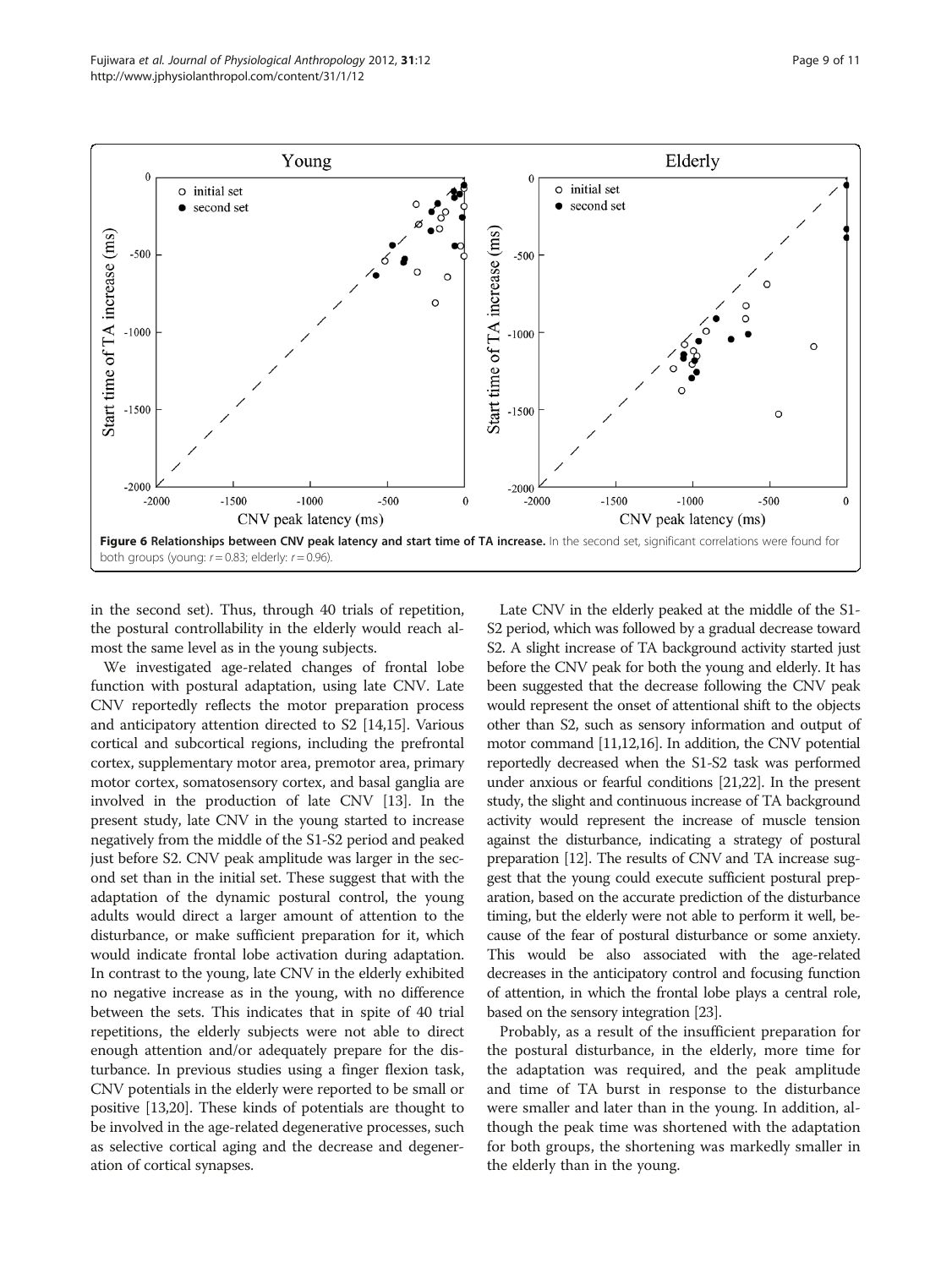<span id="page-9-0"></span>For the elderly, in spite of the improvement of the dynamic postural controllability, no adaptational change in late CNV was recognized. It has been reported that even though the elderly can perform the task as automatically as the young, the activated brain area during a finger movement task was larger in the elderly than in the young adults [24]. Brain areas related to anticipatory postural control have been reported to be the cerebellum [25,26], as well as the premotor and supplementary motor cortices [\[27,28](#page-10-0)]. Therefore, it is possible that the elderly in the present study used various brain regions for dynamic postural control adaptation.

If the late adaptations in the elderly demonstrated in this study were caused not by the insufficiency but by the deterioration of the frontal lobe, then the adaptational change in the CNV would be found by more repetitions of postural disturbance. This question needs further investigation to be answered.

#### Conclusions

Both groups showed better adaptation to the backward postural disturbance in the late set of trials than in the early set, but in the elderly the adaptation occurred later compared with young adults. In the process of adaptation, late CNV was markedly increased in the young adults but not in the elderly. It is conceivable that reduced activation of the frontal lobe may be one of the factors contributing to the delay in postural adaptability in the elderly. Elderly subjects may use various brain regions for the adaptation of dynamic postural control compared with young adults.

#### Abbreviations

ANOVA: analysis of variance; BF: biceps femoris; CNV: contingent negative variation; CoPy: center of pressure in the anteroposterior direction; EBL: extreme backward leaning; EEG: electroencephalogram; EMG: electromyography; EOG: electrooculography; ES: erector spinae; FL: foot length; GcM: gastrocnemius; %FL: percentage distance from the heel in relation to FL; QS: quiet standing; RA: rectus abdominis; rEMG: full-waverectified EMG; RF: rectus femoris; S1: warning signal; S2: response signal; SD: standard deviation; Sol: soleus; TA: tibialis anterior.

#### Competing interests

The authors declare that they have no competing interests.

#### Authors' contributions

Contribution of each author is as follows: KF presented all the idea of this study, planed the method, directed the experiments and interpreted the results. Most sentences in Introduction and Discussion including Conclusion were written by KF. MM, NK and CY contributed to the experiments, data analyses and wrote the sections of Experimental procedures and Results. They also discussed about all part of manuscript with KF. All authors read and approved the final manuscript.

#### Author details

<sup>1</sup>Department of Human Movement and Health, Graduate School of Medical Science, Kanazawa University, 13-1 Takara-machi, Kanazawa, 920-8640 Japan. <sup>2</sup>Department of Rehabilitation Science, Osaka Health Science University, 1-9-27 Temma, Kita-ku, Osaka, 530-0043 Japan. <sup>3</sup>Department of Physical Therapy, Faculty of Human Science, Hokkaido Bunkyo University, 5-196-1, Kogane-chuo, Eniwa, 061-1449 Japan.

#### Received: 19 April 2012 Accepted: 19 April 2012 Published: 24 May 2012

#### **References**

- Masud T, Morris RO: Epidemiology of falls. Age Ageing 2001, 4:3-7.
- 2. Rizzo JA, Friedkin R, Williams CS, Nabors J, Acampora D, Tinetti ME: Health care utilization and costs in a Medicare population by fall status. Med Care 1998, 36:1174–1188.
- 3. Smeesters C, Hayes WC, McMahon TA: Disturbance type and gait speed affect fall direction and impact location. J Biomech 2001, 34:309-317.
- 4. Duckrow RB, Abu-Hasaballah K, Whipple R, Wolfson L: Stance perturbationevoked potentials in old people with poor gait and balance. Clin Neurophysiol 1999, 110:2026–2032.
- 5. Mihara M, Miyai I, Hatakenaka M, Kubota K, Sakoda S: Role of the prefrontal cortex in human balance control. Neuroimage 2008, 43:329–336.
- 6. Horak FB, Nashner LM: Central programming of postural movements: adaptation to altered support-surface configurations. J Neurophysiol 1986, 55:1369–1381.
- 7. Horak FB, Moore SP: The effect of prior leaning on human postural responses. Gait Posture 1993, 1:203–210.
- 8. Hughes MA, Schenkman ML, Chandler JM, Studenski SA: Postural responses to platform perturbation: kinematics and electromyography. Clin Biomech 1995, 10:318–322.
- 9. Kiyota T, Fujiwara K, Toyama H, Kiyota N, Kunita K, Maeda K, Katayama M: Determination of disturbance parameters of forward floor translation for balance training to prevent falling. Health Behav Sci 2009, 8:9-16.
- 10. Walter WG, Cooper R, Aldridge VJ, Mccallum WC, Winter AL: Contingent negative variation: an electric sign of sensorimotor association and expectancy in the human brain. Nature 1964, 25:380–384.
- 11. Jacobs JV, Fujiwara K, Tomita H, Furune N, Kunita K, Horak FB: Changes in the activity of the cerebral cortex relate to postural response modification when warned of a perturbation. Clin Neurophysiol 2008, 119:1431–1442.
- 12. Fujiwara K, Kiyota N, Maeda K: Contingent negative variation and activation of postural preparation before postural perturbation by backward floor translation at different initial standing positions. Neurosci Lett 2011, 490:135–139.
- 13. Golob EJ, Ovasapyan V, Starr A: Event-related potentials accompanying motor preparation and stimulus expectancy in the young, young-old and oldest-old. Neurobiol Aging 2005, 26:531–542.
- 14. Rohrbaugh JW, Syndulko K, Lindsley DB: Brain wave components of the contingent negative variation in humans. Science 1976, 191:1055–1057.
- 15. Brunia CH, van Boxtel GJ: Wait and see. Int J Psychophysiol 2001, 43:59-75.
- 16. Macar F, Vidal F: Time processing reflected by EEG surface Laplacians. Exp Brain Res 2002, 145:403–406.
- 17. Yaguchi C, Fujiwara K: Effects of attentional dispersion on sensory-motor processing of anticipatory postural control during unilateral arm abduction. Clin Neurophysiol, . in press.
- 18. Fujiwara K, Ikegami H, Okada M, Koyama Y: Contribution of age and muscle strength of limbs to steadiness and stability in standing posture. J Anthrop Soc Nippon 1982, 90:385-400 [In Japanese with English Abstract].
- 19. Murray MP, Seireg AA, Sepic SB: Normal postural stability and steadiness: quantitative assessment. J Bone Joint Surg Am 1975, 57:510–516.
- 20. Michalewski HJ, Thompson LW, Smith DB, Patterson JV, Bowman TE, Litzelman D, Brent G: Age differences in the contingent negative variation (CNV): reduced frontal activity in the elderly. J Gerontol 1980, 35:542-549.
- 21. Amabile G, Pozzessere G, Fattapposta F, Albani GF, Cicardi MC, Rizzo PA, Morocutti C, Burla F, Lazzari R: Electrophysiological (CNV) analysis of personality traits under stress. Neuropsychobiology 1984, 12:260-264.
- 22. Rizzo PA, Pierelli F, Pozzessere G, Fattapposta F, Sanarelli L, Morocutti C: Pain, anxiety, and contingent negative variation: a clinical and pharmacological study. Biol Psychiatry 1985, 20:1297–1302.
- 23. Stuss DT, Benson DF: Neuropsychological studies of the frontal lobes. Psychol Bull 1984, 95:3–28.
- 24. Wu T, Hallett M: The influence of normal human ageing on automatic movements. J Physiol 2005, 562:605–615.
- 25. Horak FB, Diener HC: Cerebellar control of postural scaling and central set in stance. J Neurophysiol 1994, 72:479–493.
- 26. Earhart GM, Fletcher WA, Horak FB, Block EW, Weber KD, Suchowersky O, Melvill Jones G: Does the cerebellum play a role in podokinetic adaptation?. Exp Brain Res 2002, 146:538–542.